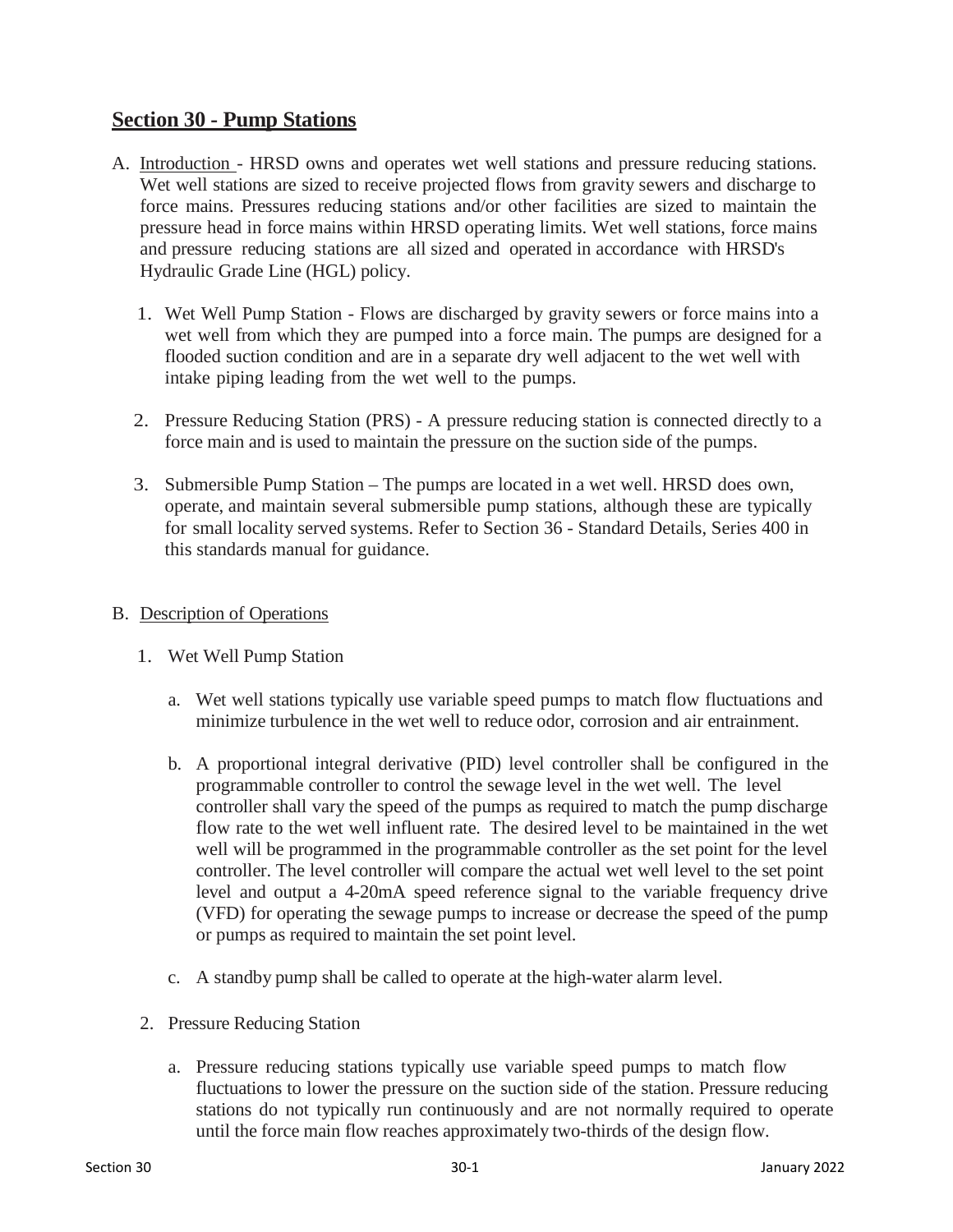- b. Pressure reducing stations operate by starting the lead pump when the force main discharge pressure increases to a preset high limit. The lead pump speeds up and slows down to maintain the force main suction pressure within a preset range. If the lead pump cannot maintain the force main suction pressure within the preset range, an additional pump or pumps are started and operated together to maintain the suction pressure within the preset range. As the force main discharge pressure decreases to preset lower limits, the pumps are stopped in the reverse order as needed until all pumps are stopped.
- c. Provide for piping and valves inside of the pump station so that the force main flows can be pumped in either direction as appropriate with the operation of a minimum number of valves.
- C. General
	- 1. Pump stations shall meet the requirements of the *Virginia Department of Environmental Quality Sewage Collection and Treatment (SCAT) Regulations*.
	- 2. Pump stations shall be designed to Hydraulic Institute (HI) Standards to the extent possible. Exceptions to the HI Standards to be discussed with HRSD and approved on a case-by-case basis.
	- 3. Pump station shall be designed based on the following:
		- a. Initial operating range pressures
			- i. Dry weather minimum
			- ii. Dry weather maximum
			- iii. Wet weather maximum
		- b. Future operating range pressures
			- i. Dry weather minimum
			- ii. Dry weather maximum
			- iii. Wet weather maximum
		- c. Minimal changes to accommodate increasing flows/pressures due to future flow conditions, e.g. a motor or impeller change.
		- d. Both the initial and future operating ranges shall be provided in the specifications.
		- e. Under typical operating conditions for variable speed systems, pumps shall be capable of maintaining wet well level without cycling on/off.
		- f. Pumps shall operate within the pump's preferred operating range (POR) under all possible flow scenarios and operating conditions.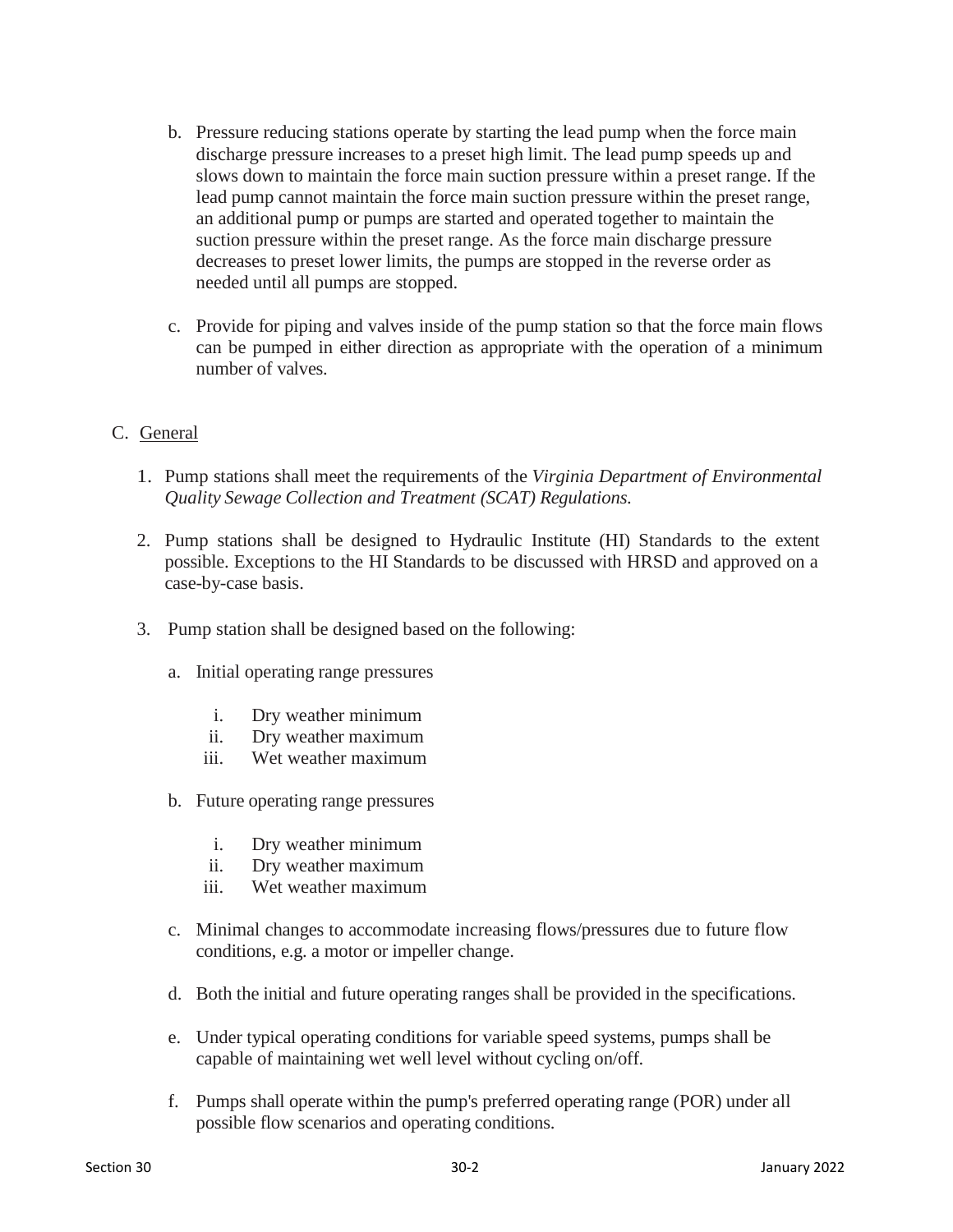- 4. Pump station shall be capable of meeting the peak design flow condition with the largest pump out of service.
- 5. Pump stations shall be designed to comply with locality flood elevation construction requirements. The current locality requirements, available at the time of publication of this manual, that need to be verified for each project, are listed in Section 10 - Flood Elevation Requirements.
- 6. Provide a separate generator room or building with adequate space for maintenance and heat rejection from the engine block and exhaust system or isolate remaining areas from generator noise and heat.
- 7. Provide a slope on the pump room floor that will convey seepage from pump packing and drainage from wash down to a sump. Provide Zoeller Model 137D sump pump unless otherwise approved by HRSD's Project Manager.
- 8. Provide a commode in a separate room or enclosure. Provide a wash basin in the pump station.
- 9. Design shall incorporate measures to facilitate the maintenance and removal of equipment and pumps in both dry well and wet well areas.
- 10. Provide access to dry well and wet well by stairs.
	- a. Spiral stairs and ship ladders are not acceptable.
	- b. Stairs shall be a minimum width of 36 inches and shall include handrails on both sides.
	- c. Stair riser heights and tread depths shall comply with the International Building Code (IBC), latest addition.
- 11. Design wet well and influent piping to minimize turbulence and air entrainment in the wet well.
- 12. Provide minimum submergence required to eliminate vortex at pump suction

intake.

- 13. Evaluate the need for odor control and make provisions as necessary.
- 14. Locate discharges for sump pump, pump air release and restroom discharge away from pump intakes in the wet well and design to minimize turbulence and air entrainment.
- 15. Furnish and install a removable bar screen. Channel shall be designed to accommodate a grinder system and a bar screen interchangeably. The electrical system shall be designed with the necessary capacity for the grinder system.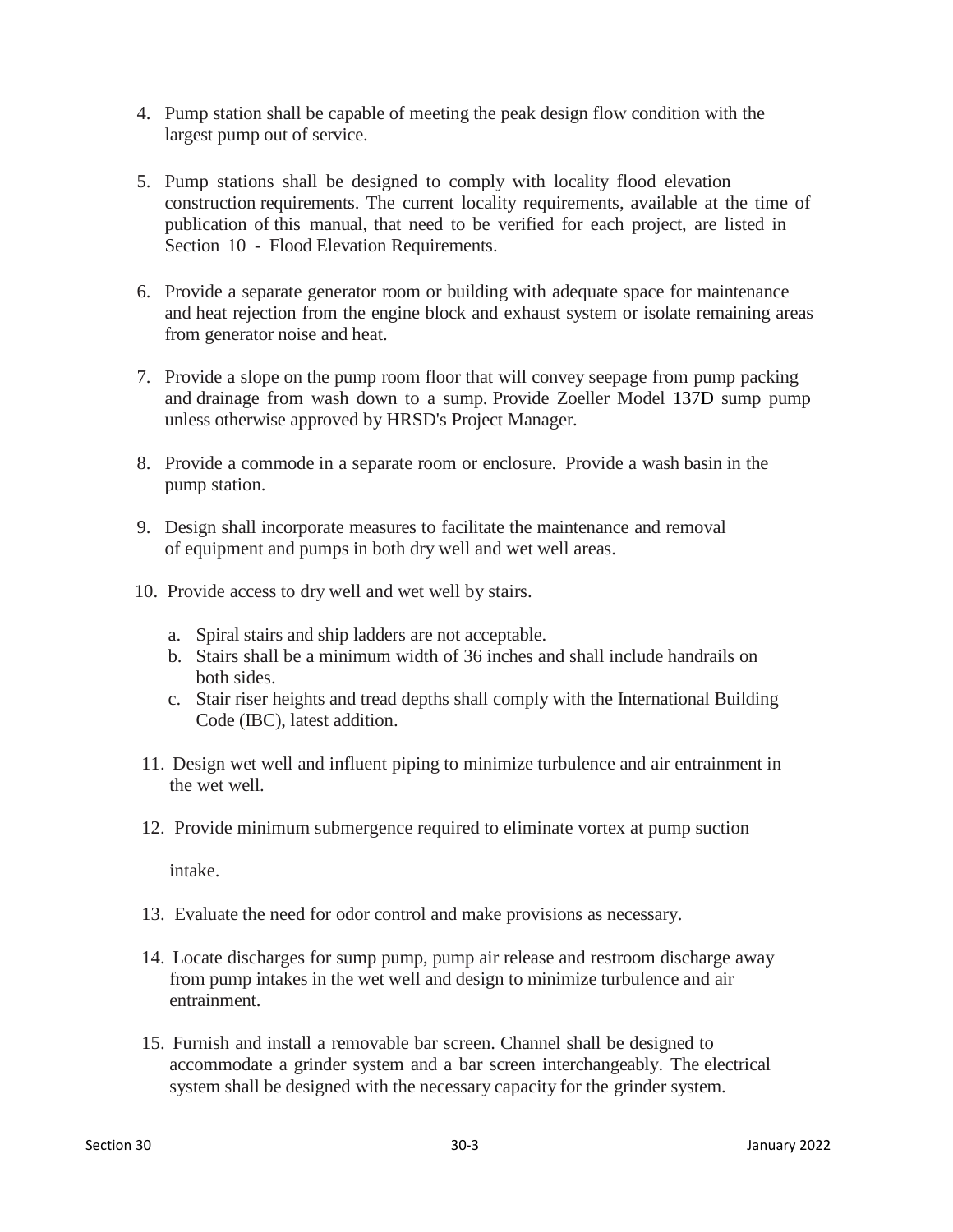- 16. Provide wet wells that slope toward the pump suctions and do not create areas where solids can collect and build up.
- 17. Concrete in the wet well shall be protected from corrosion using polymer concrete, anti-microbial additive, surface applied coating system or a thermoplastic sheet liner.
	- a. Thermoplastic sheet liner shall not be used on influent channels.
- 18. Provide smooth interior wet well surfaces. When installing thermoplastic sheet liner system, ensure that it is anchored into the new concrete and protect all interior concrete surfaces except the surfaces 1'-0" below the lowest water level in the wet well, i.e. the floor and lower walls. Use light-colored thermoplastic only, never black or other dark colors.
	- a. The approved thermoplastic sheet linings for new pump station wet wells are:
		- i. T-Lock Amerplate by Ameron International of Brea, California. (PVC Sheet Linings), or
		- ii. GSE Studliner by GSE Lining Technology, Inc. of Houston, Texas. (High Density Polyethylene Liner), or
		- iii. Anchor-Lok by Atlas Minerals and Chemicals, Inc. of Mertztown, Pennsylvania (High Density Polyethylene Liner).
	- b. The anchored thermoplastic sheet linings shall be installed in strict accordance with the manufacturer's recommendations and shall be installed to ensure a pinhole free lining system. Particular care must be taken to ensure that lining terminations and transitions at changes in direction and at metal pipe penetrations, and leading edges are properly treated.
	- c. Hot air welding on liners.
		- i. PVC liners shall be performed by certified welders trained by the selected manufacturer in strict accordance with the manufacturer's instructions. Welding shall fuse both sheets and weld strips or filler material together to provide a continuous joint equal in corrosion resistance and impermeability to the basic liner sheets.
		- ii. Joints on HDPE liners shall be filled using extrusion welding performed by personnel trained by the liner manufacturer.
	- d. Quality Control Testing

Once the thermoplastic sheet liners have been installed, the concrete forms removed, and all welding performed, the lining shall be inspected and tested by an independent testing firm as follows:

- i. The entire lining shall be carefully visually inspected for pinholes or damage.
- ii. All welds shall be probed with a blunt instrument like a putty knife to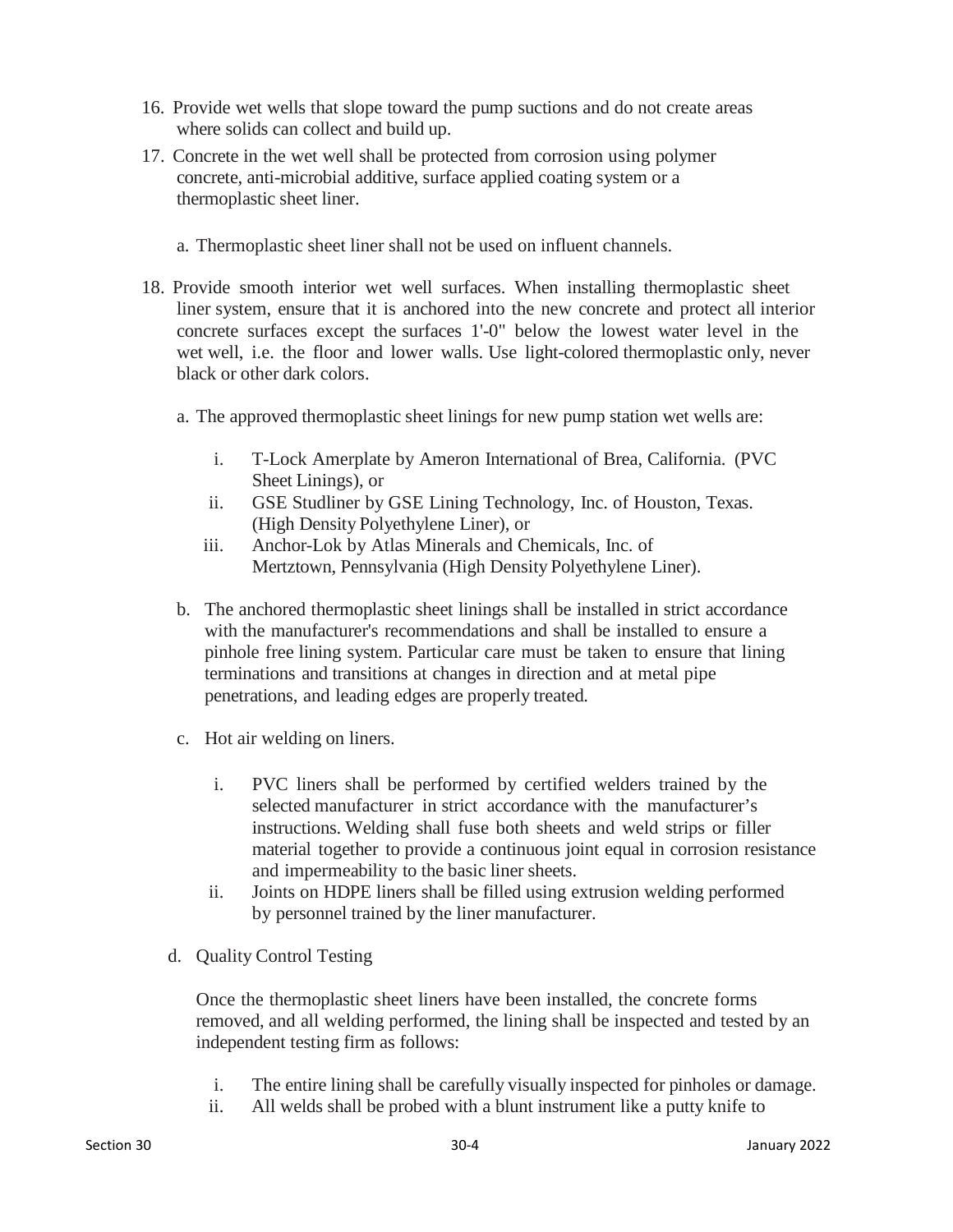identify any weld defects.

- iii. All surfaces of the sheet linings shall be tested with an approved (by the manufacturer) electrical holiday detector with the instrument set at the voltage range recommended by the manufacturer. This testing should only be performed by a certified technician trained by the manufacturer of the sheet lining or qualified previously to do so.
- 19. All below grade concrete structures shall have an exterior vapor barrier and /or waterproofing approved by HRSD.
- 20. Pump Station Substantial Completion Checklist refer to Attachment A.

#### D. Site Issues and Layout

- 1. Pumping station building and site shall be designed and configured to be in harmony with the surrounding setting. Architectural and landscaping designs and renderings will be submitted to and approved by HRSD at the PER stage. Refer to Section 2 - Architectural and Landscaping Design and Review Process in this standards manual.
- 2. Real-estate setbacks: Property shall accommodate existing and future HRSD development requirements, taking into consideration setbacks and zoning restrictions.
	- a. Minimum property dimensions for a Pump Station is 150 feet x 150 feet.
	- b. Minimum property dimensions for a Pressure Reducing Station is 200 feet x 200 feet.
- 3. Evaluate the need for the acquisition of additional property to accommodate future pump station replacement, off-line storage and/or other HRSD facilities.
- 4. Design must consider potential off-site impacts including noise, odors, excessive light and other impacts to adjacent property owners.
- 5. Provide concrete entrance and a paved driveway for off-street parking, access to building and provision to turn around a crew truck. During design, use visualization tools to solicit feedback from stakeholders regarding proper access and turnaround space at site.
- 6. Include a site plan showing property lines, building, piping, existing & proposed utilities, valves, emergency pump connection, physical features, topography, etc. and any other requirements by the local approving authority.
- 7. Set a new benchmark at each new pump station or PRS and provide a data sheet to include a site map, coordinates, elevations, descriptions at a minimum. Coordinate accuracy should be within 1/100 of a foot.
	- a. This applies to the following if a benchmark does not exist:
		- i. Rehabilitation projects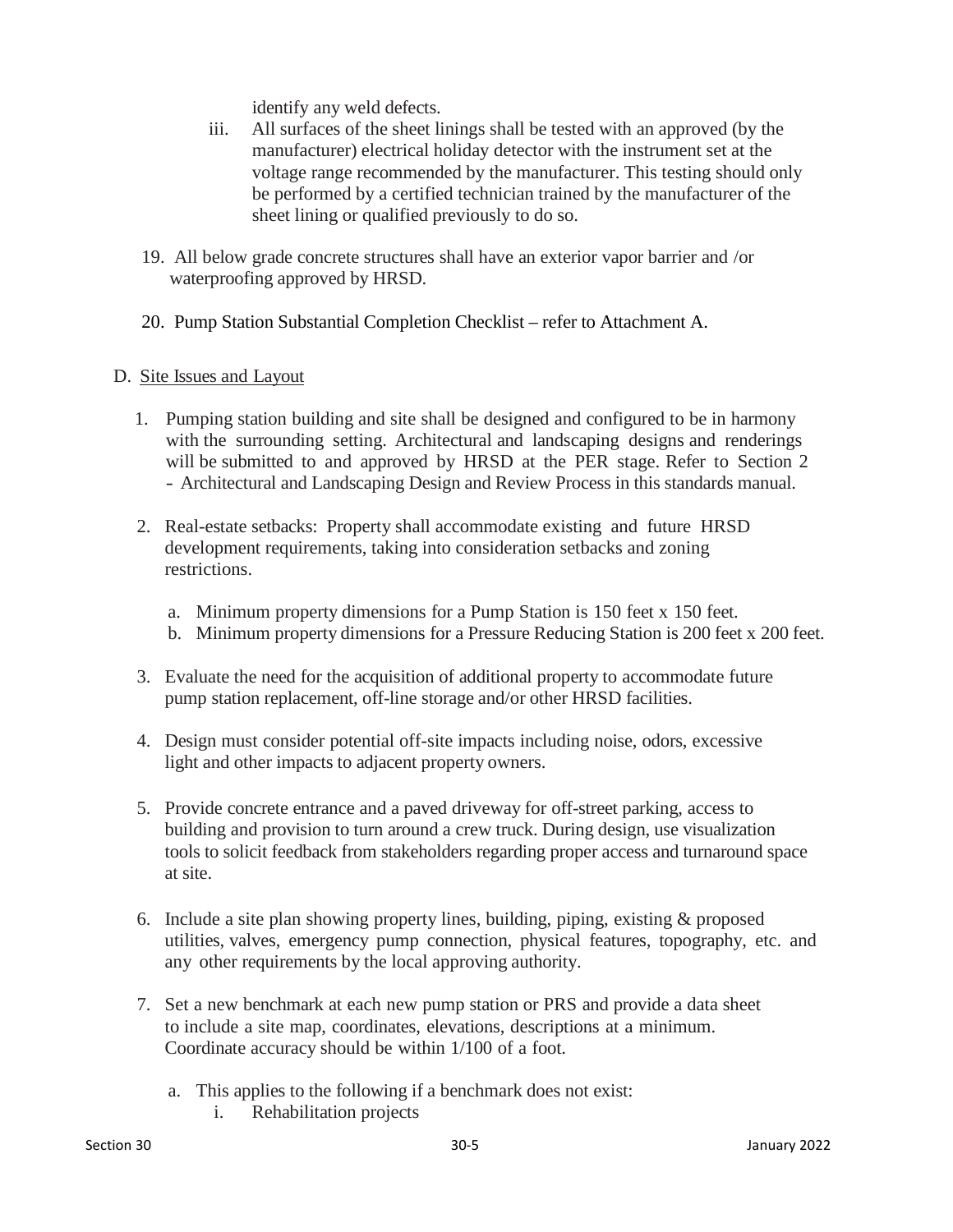- ii. Acquired assets (PS, PRS)
- 8. Refer to Section 34 Miscellaneous in this standards manual for additional site layout information.
- 9. Provide a separate conditioned space to accommodate sensitive electrical equipment, such as the switchgear, motor control center, and variable frequency drives as applicable with site and space limitations

# E. Masonry

- 1. Refer to Section 34 Miscellaneous in this standards manual for additional information.
- 2. Building walls shall be concrete block with exterior brick veneer or as otherwise determined by HRSD's Architectural Review Committee and referenced in Section 2 - Architectural and Landscaping Design and Review Process.
- 3. All lintels shall be stainless steel.

# F. Equipment

- 1. Pumps shall be centrifugal, non-clog, solids-handling pumps, capable of passing a 3 inch solid.
- 2. Pump manufacturer shall certify that the pump will meet the design requirements.
- 3. In typical installations, pumps shall be dry-pit submersible, close-coupled or extended shaft-driven pumps. Pumps will be evaluated and recommended for use by the FIRM.
	- a. The FIRM shall carefully evaluate the size and dimensions of each manufacturer's product for compatibility with the space where the pump and accessories will be installed. This is especially important for rehabilitation projects where different pumps and motors are required within limited available space. Consideration must be given by the FIRM for maintenance access and removal of the pump and motor within existing spaces due to varying dimensions between manufacturers for similar products.
	- b. 3D modeling of the station must be completed and shared with stakeholders during the design phase to confirm maintenance access.
	- c. If the contractor suggests an "equal" substitution to major equipment during the bid or construction phase, the maintenance access must be reconfirmed through 3D modeling. Major equipment to be defined by Engineer in the bid documents.
- 4. Pump, motor and impeller shall be balanced as a unit at the factory prior to shipment. Motor shall be inverter duty rated.
- 5. For submersible pumps, motor shall be equipped with two (2) moisture detection sensors, one in the mechanical seal oil bath and one in the lower portion of the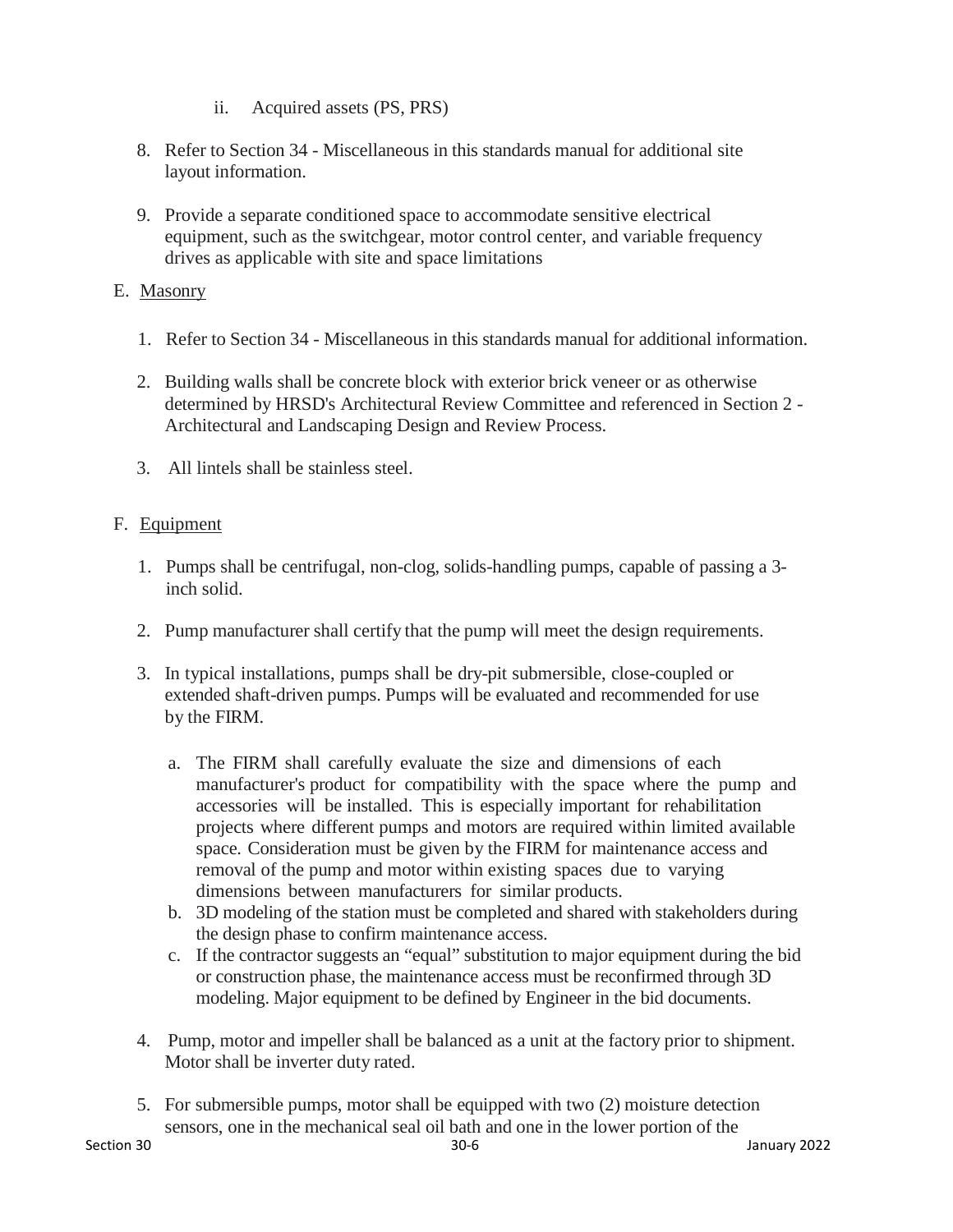armature area.

- 6. Accommodations shall be made to properly cool all electrical equipment and motors to effectively dissipate heat.
- 7. Pumps shall operate at speeds below 1,000 RPM unless otherwise approved by HRSD's Project Manager.
- 8. All pumps shall have a one-inch tap on the volute with a ball valve and flexible hosing so that the employee servicing the pump can monitor the air venting process while also safely directing any air or water away from the work area.
- 9. Spare parts to be provided by the contractor shall typically include the following. A requirement to furnish a spare volute and/or other major mechanical or electrical parts is project specific and should be discussed with HRSD.
	- a. For each size pump, provide the following:
		- i. One spare full-size impeller
		- ii. One spare stainless-steel shaft and sleeve (shaft-driven only)
		- iii. One spare set of wear rings
		- iv. One spare set of mechanical seals
		- v. One spare set of bearings
	- b. For close-coupled pumps, provide the following:
		- i. One spare coupling for each pump.
- 10. OSHA approved safety rails (load rated):
	- a. All safety railings shall be load rated, meet OSHA Safety Railing Standards, and support a vertical and horizontal load of 200 pounds.
	- b. Mounts for safety railings shall be designed and cast in place as part of the station.
	- c. Handrails, guardrails, and/or safety chains shall be 42 inches in height with a 21 inch mid-rail/chain and 4-inch toe boards.
	- d. All stairs, safety railings and decking within the wet well shall be fiberglass reinforced plastic (FRP). All mounting brackets and exposed metal shall be stainless steel.
- 11. Pumps Performance Testing pumps shall meet all specified requirements and have measured vibrations within the acceptable limits prescribed in the HI standards.

## G. Conveying Systems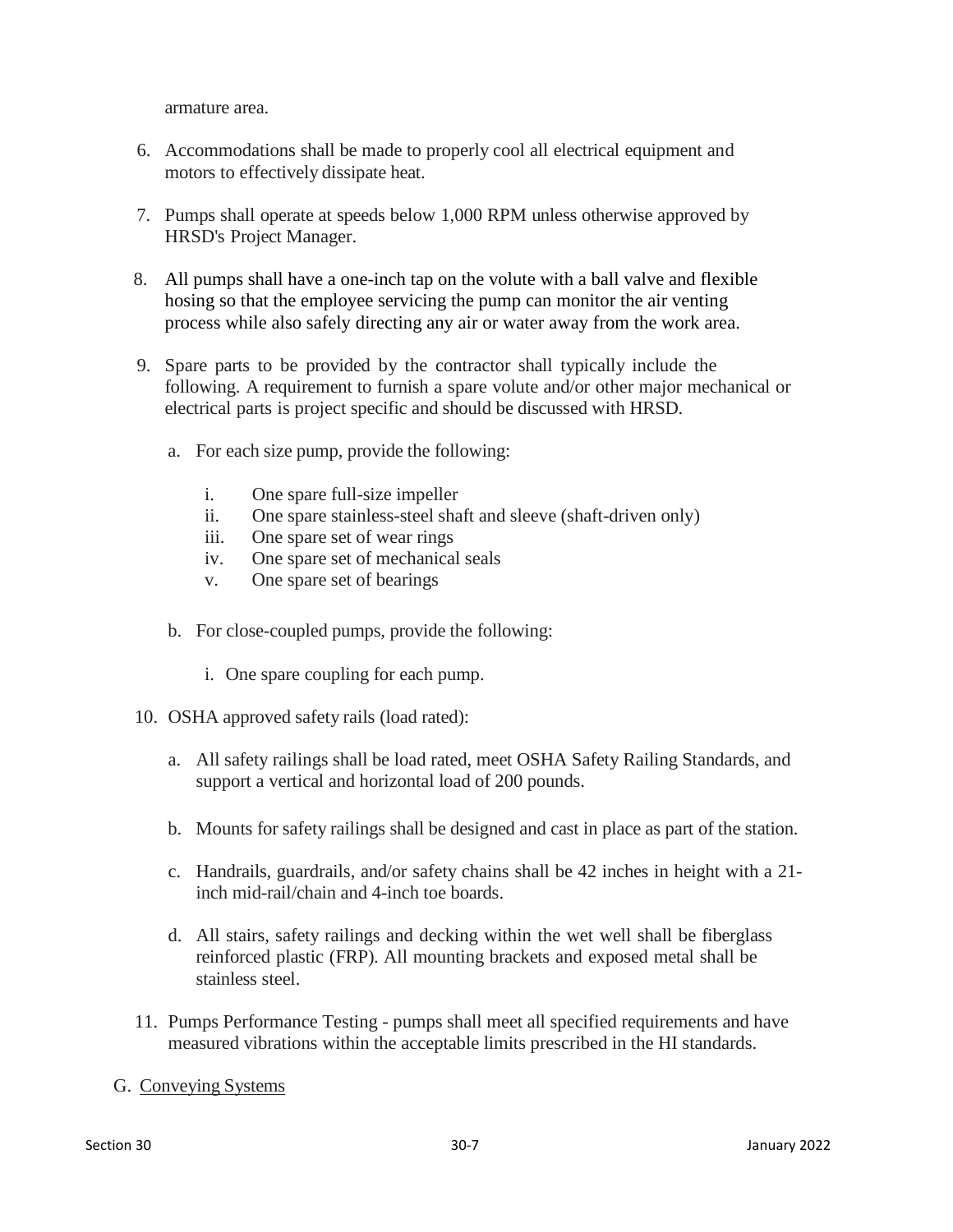- 1. Provide a load rated monorail, trolley, and hoist with appropriate hatches and doors to directly access and remove the pumps and motors for maintenance. Use removable load rated grating to cover interior openings that are to be used for removal of equipment. Indicate the load ratings on the plans, stencil load ratings on the trolley, hoist, and monorail, and provide three copies of certified load testing documentation. The monorail/trolley/hoist shall be load tested in accordance with OSHA requirements during construction by the contractor.
- 2. Consider the provision for electric trolley and/or hoist.
- 3. Provide direct access to monorail and hoist (or install separate lifting devices) for removal of sump/submersible pumps, as needed.
- 4. Provide rated lifting eyes to assist with equipment removal.

#### H. Mechanical

- 1. Interior Piping
	- a. Provide ductile iron flanged joint.
	- b. Provide a valve on the suction and discharge sides of each pump.
	- c. Provide a shut off valve or sluice gate on the gravity influent pipe. Preferred means of isolation is a 316 stainless steel, fabricated, heavy-duty sluice gate.
	- d. Gate valves shall be OS&Y or have a visual indicator, open left, and be coated with fusion-bonded epoxy.
		- i. Chain wheel actuators shall not be permitted.
	- e. All valves shall be easily and safely accessible for maintenance and operation. Provide OSHA approved fixed platform sufficient for a 2-person maintenance crew, as needed.
	- f. Provide a check valve on the discharge side of each pump between the discharge valve and the pump.
		- i. Check valves shall not be installed in the vertical position.
	- g. Provide check valves with iron body, bronze seat check and bronze ring on disc. Check valves shall be provided with packing glands and external lever and spring in accordance with AWWA C508.
	- h. Provide adequate pipe support and thrust restraint with base elbows, base pads or hangers as required. Metallic pipe supports and hardware shall be stainless steel.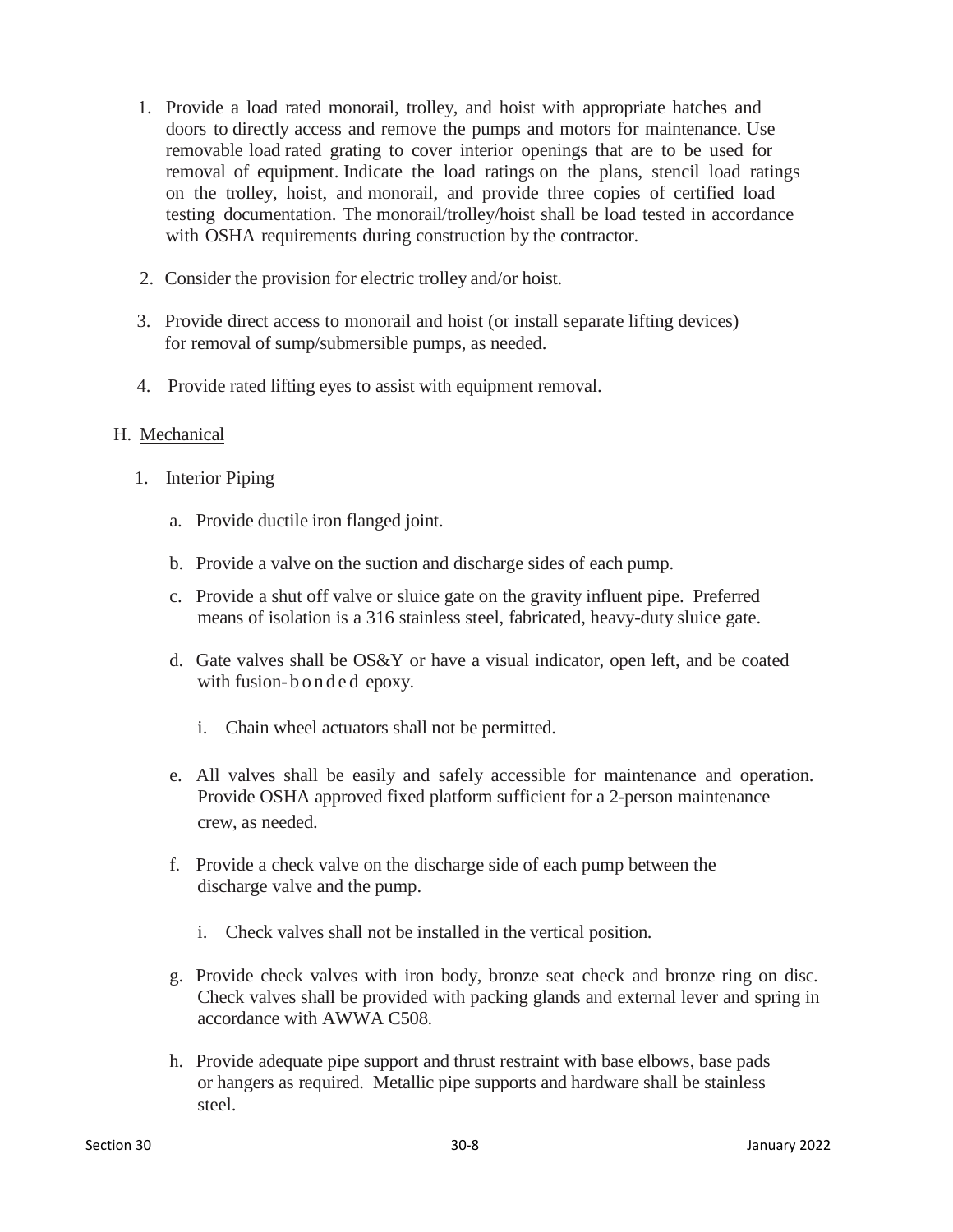- i. Use eccentric reducers (match elevations at top of pipe) on the suction and discharge piping in order to prevent the entrapment of air.
- j. Provide a manual air release on the discharge of each pump. Reduce from tap on pump volute to  $\frac{1}{2}$ -inch pipe and  $\frac{1}{2}$ -inch ball valve. Provide a union to transition to ¾ -inch HDPE air release piping to wet well. All pipe valves and fittings except HDPE shall be stainless steel.
- k. Exterior wall penetrations shall be accomplished with a wall sleeve. Seal between sleeve and carrier pipe with a "Link Seal" type seal with stainless steel hardware. Bolts on the link seal shall be oriented so that they are tightened from inside the station. Penetrations between the pump room and wet well for pump suction piping shall utilize wall pipe with a cast integral seep ring.
- l. Provide an eyewash station near the generator batteries in accordance with the current safety requirements.
- m. Provide flexible connections on suction and discharge of pump to ensure motion and vibration is absorbed.
- 2. Exterior Piping (Force Main)
	- a. Refer to Section 24 Pipelines and Appurtenances in this standards manual for additional requirements for force mains.
	- b. All pump stations shall have a mainline valve on both sides of the emergency pump connection.
	- c. Wet Well Pump Station Provide an emergency pump connection with valves and blind flange(s). Also, provide an HDPE suction leg into the well. The connection or transition from HDPE to ductile shall be outside the wet well. Size pipe for emergency connection based on pump station design flow rate.
- 3. Provide for space heating to prevent freezing of pump station facilities, as appropriate.
- 4. Ventilation of the wet well shall meet SCAT regulations. Provide for 12 air changes per hour for continuous ventilation and 30 air changes per hour for intermittent ventilation. The ventilation system shall be designed to ventilate all areas of the wet well and prevent "short circuiting" of the air.
- 5. Provide potable water for the restroom and hose bibs from the municipal water system or from a well if municipal water system is not available.
- 6. Provide a Virginia Department of Health (VDH) approved reduced pressure principal backflow preventer to be installed on the main potable water line where it enters the pump station and prior to any outlets in the pump station. Backflow preventer shall be tested and certified after installation.
- 7. Provide for the discharge of restroom drainage and the sump pump.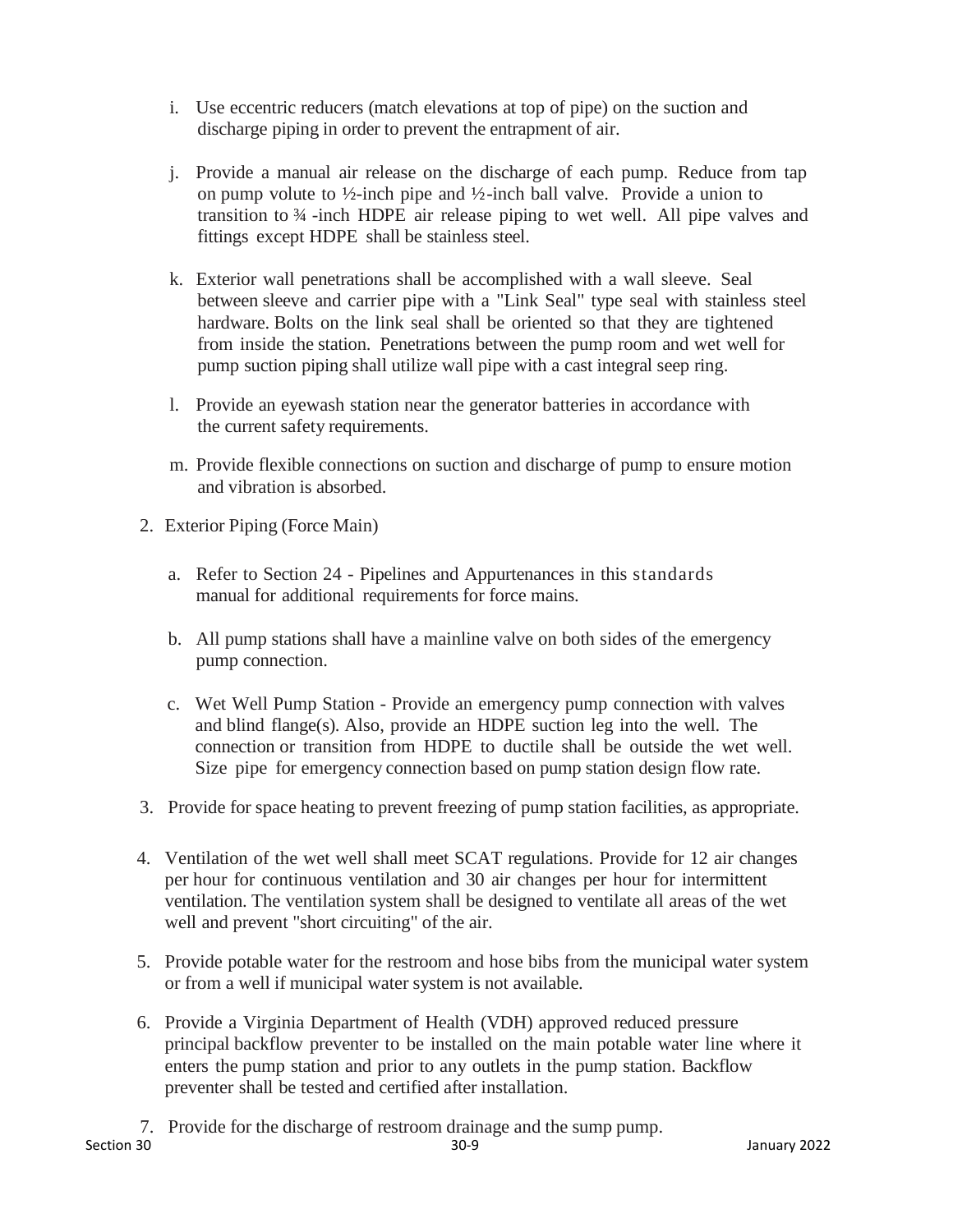- a. Pressure Reducing Station Discharge restroom drainage to the municipal sanitary sewer system, if available or pump discharge into the pump station suction leg utilizing a small package grinder pump. Grinder pump shall meet the maximum inlet head conditions.
- b. Wet Well Pump Station Discharge restroom drainage to the pump station wet well.
- I. Electrical & Instrumentation
	- 1. Refer to Section 32 Electrical and Instrumentation in this standards manual for additional information regarding electrical and instrumentation systems.
	- 2. Provide a standby generator in order to meet Class I reliability. The generator shall be designed to meet the design capacity of the pump station with the primary power off.
	- 3. Install electrical equipment and motors above the 100-year flood elevation or otherwise protect from the 100-year flood. Refer to Section 10 - Flood Elevation Requirements in this standards manual.

4. Require Contractor to install wiring for the intrusion alarm system from all required doors and their associated monitoring devices, back to the pump station control panel. The OIT on the control panel will display door entry information. Alarm points to be determined by HRSD.

- 5. Provide variable frequency drive controllers to control pump speed.
	- a. Pressure Reducing Station
		- i. Pump speed shall be controlled in response to suction pressure.
		- ii. Provide two pressure sensors (one  $0 XXX. XX$  psi and one  $0 XXX. XX$ psi) on the suction piping and one pressure sensor (0-XX.XX psi), on the discharge piping. Transmitter span will be provided by HRSD for the location. All transmitters to be mounted on 4- inch Red Valve Annular Seal. Refer to Section 36 - Standard Details, Series 300 in this standards manual.
	- b. Wet Well Pump Station
		- i. Pump speed shall be controlled in response to wet well level.
		- ii. On the pump discharge header, provide a 4" Red Valve Annular Seal and pressure sensor or approved equal. Provide a tee with a 4" branch and install a 4" gate valve on the branch prior to the pressure sensor and install a blind flange on the outside of the pressure sensor. Provide two ¾" pipe nipples with valves for flushing and calibration purposes.
		- iii. Wet well levels to be monitored by means of level sensors or bubbler system. If level sensors are utilized, two level sensors shall be installed, one for SCADA and one for control. If a bubbler system is used, provide a maintenance port for the level transmitter used to measure level in the wet